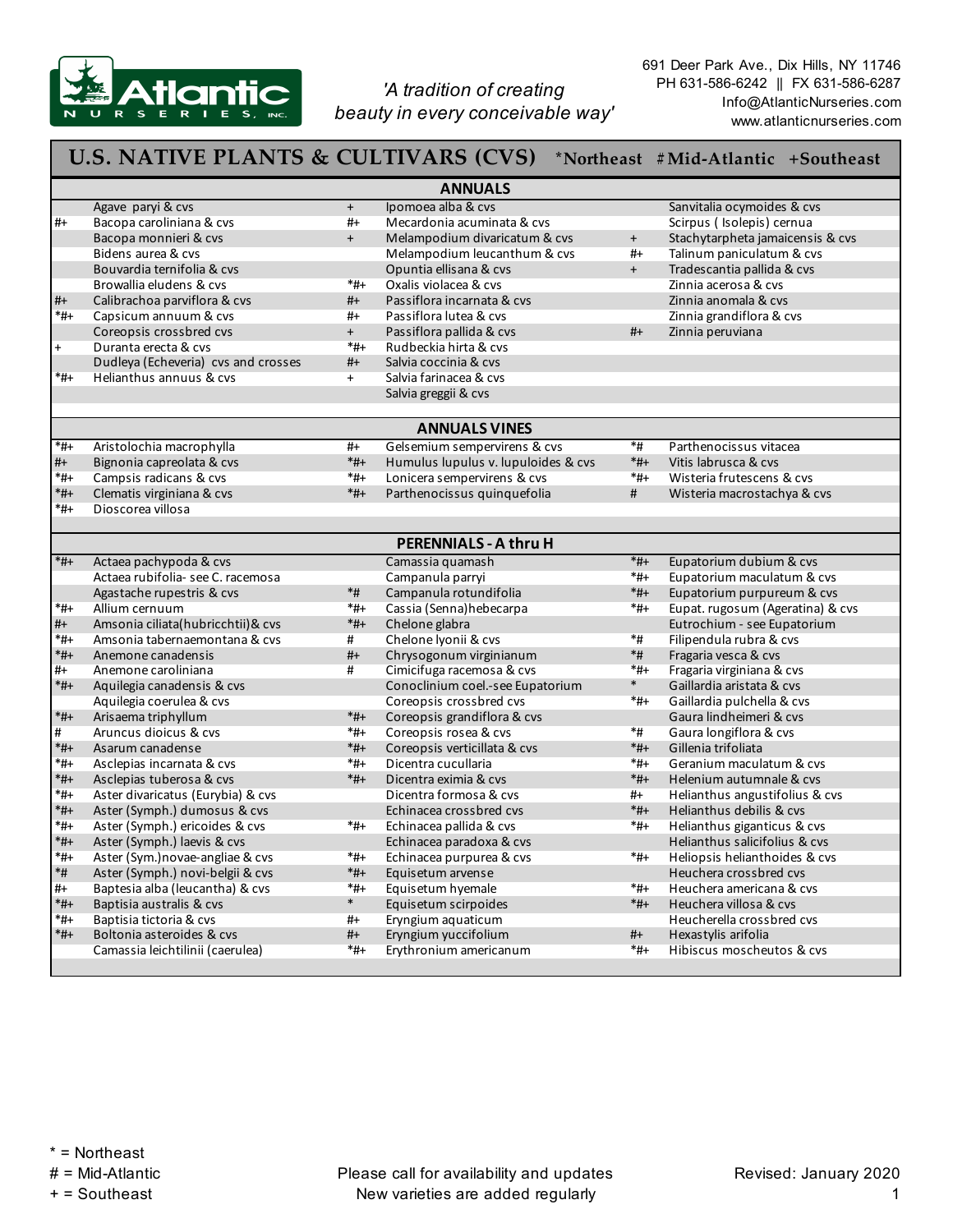

*'A tradition of creating beauty in every conceivable way'*  691 Deer Park Ave., Dix Hills, NY 11746 PH 631-586-6242 || FX 631-586-6287 Info@AtlanticNurseries.com www.atlanticnurseries.com

## **U.S. NATIVE PLANTS & CULTIVARS (CVS) \*Northeast #Mid-Atlantic +Southeast**

| <b>PERENNIALS - I thru Z</b> |                                                    |                    |                                        |                 |                                         |  |  |  |  |
|------------------------------|----------------------------------------------------|--------------------|----------------------------------------|-----------------|-----------------------------------------|--|--|--|--|
| *#+                          | Iris cristata & cvs                                | *#                 | Penstemon hirsutus & cvs               | *#+             | Spiranthes cernua                       |  |  |  |  |
| $*_{H+}$                     | Iris prismatica & cvs                              | $*_{\sharp +}$     | Phlox arendsii & cvs                   | $#+$            | Stokesia laevis & cvs                   |  |  |  |  |
| #+                           | Iris verna & cvs                                   | *#+                | Phlox divaricata & cvs                 | $*_{\sharp +}$  | Spiranthes cernua                       |  |  |  |  |
| $*_{H+}$                     | Iris virginica (versicolor) & cvs                  | $*_{\#+}$          | Phlox paniculata& cvs                  | $#+$            | Stokesia laevis & cvs                   |  |  |  |  |
| *#+                          | Jeffersonia diphylla                               | #+                 | Phlox stolonifera & cvs                | #+              | Stylophorum diphyllum                   |  |  |  |  |
| $*_{\sharp +}$               | Liatris scariosa & cvs                             | $*_{#+}$           | Phlox subulata & cvs                   |                 | Symphyotrichum - see Aster              |  |  |  |  |
| *#+                          | Liatris spicata & cvs                              | $*_{#+}$           | Physostegia virginiana & cvs           | *#+             | Tiarella cordifolia & cvs               |  |  |  |  |
| *#+                          | Lobelia cardinalis & cvs                           | $*_{\#+}$          | Podophyllum peltatum                   | $*_{H+}$        | Thermopsis caroliniana (villosa)        |  |  |  |  |
| $^*$ #+                      | Lobelia siphilitica & cvs                          | $*_{\sharp +}$     | Polemonium reptans & cvs               | $*_{\sharp +}$  | Tradescatia virginiana                  |  |  |  |  |
| *#+                          | Lobelia spicata                                    | $*_{\#+}$          | Polygonatum biflorum                   | $*_{H+}$        | Trillium erectum                        |  |  |  |  |
|                              | Lobelia slendens-see L cardinalis                  | *#+                | Ratibida pinnata                       | *#+             | Trillium grandiflorum & cvs             |  |  |  |  |
|                              | Lupinus bicolor & cvs                              | $*_{\#+}$          | Rudbeckia fulgida & cvs                | $*_{H+}$        | Uvularia grandiflora                    |  |  |  |  |
|                              | Lupinus crossbred cvs                              | $^*$ #+            | Rudbeckia laciniata & cvs              | #+              | Verbena canadensis & cvs                |  |  |  |  |
| *#+                          | Lupinus perennis & cvs                             | $+$                | Rudbeckia nitida & cvs                 | $*_{\sharp +}$  | Verbena hastata & cvs                   |  |  |  |  |
| #+                           | Lupinus polyphyllus & cvs                          | *#                 | Rudbeckia subtomentosa & cvs           |                 | Vernonia lettermanii & cvs              |  |  |  |  |
| #                            | Meehania cordata                                   | $*_{#+}$           | Rudbeckia triloba & cvs                | $*_{H+}$        | Vernonia noveboracensis                 |  |  |  |  |
| $*_{\sharp +}$               | Mertensia virginica                                | *#+                | Sanguinaria canadensis                 | *#+             | Veronicastrum virginicum                |  |  |  |  |
| *#+                          | Mitella diphylla                                   | #+                 | Scutellaria incana                     | $*_{H+}$        | Viola canadensis                        |  |  |  |  |
| *#+                          | Monarda didyma & cvs                               |                    | Sedum spathulifolium                   | *#+             | Viola labradorica                       |  |  |  |  |
| $*_{\sharp +}$               | Monarda fistulosa & cvs                            | $*_{\#+}$          | Sisyrinchium angustifolium & cvs       | $*_{H+}$        | Viola lanceolata                        |  |  |  |  |
| $^*$ #+                      | Monarda punctata                                   | $*_{\sharp +}$     | Solidago caesia                        | *               | Viola novae-angliae                     |  |  |  |  |
| *#+                          | Oenothera fruticosa & cys                          | *#+                | Solidago rugosa & cvs                  | $*_{\#+}$       |                                         |  |  |  |  |
|                              |                                                    | *#+                | Solidago sempervirens & cvs            | *#+             | Viola pedata<br>Waldsteinia fragaroides |  |  |  |  |
| #+                           | Pachysandra procumbens                             |                    |                                        |                 |                                         |  |  |  |  |
|                              | Penstemon angustifolius & cvs                      | #                  | Solidago sphacelata & cvs              | $*_{H+}$        | Yucca filamentosa                       |  |  |  |  |
| *#+                          | Penstemon digitalis & cvs                          | #+                 | Spigelia marilandica                   | *#+             | Zizia aurea                             |  |  |  |  |
| #+                           | Pachysandra procumbens                             | *#+                | Solidago sempervirens & cvs            | *#+             | Waldsteinia fragaroides                 |  |  |  |  |
|                              | Penstemon angustifolius & cvs                      | #                  | Solidago sphacelata & cvs              | $*_{H+}$        | Yucca filamentosa                       |  |  |  |  |
| *#+                          | Penstemon digitalis & cvs                          | #+                 | Spigelia marilandica                   | *#+             | Zizia aurea                             |  |  |  |  |
|                              |                                                    |                    | <b>PERENNIALS - FERNS</b>              |                 |                                         |  |  |  |  |
| $*_{\sharp +}$               | Adiantum pedatum & cvs                             | $#+$               | Cheilanthes tomentosa                  | $\ast$ #        | Matteuccia struthiopteris & cvs         |  |  |  |  |
| #                            | Adiantum pinnatafidum                              | *#+                | Dennstaedtia punctilobula & cvs        | *#+             | Onoclea sensibilis                      |  |  |  |  |
| $*_{H+}$                     | Asplenium platyneuron                              | #+                 |                                        | $*_{H+}$        | Osmunda cinnamomea                      |  |  |  |  |
|                              |                                                    |                    | Dryopteris x. australis (celsa x       |                 |                                         |  |  |  |  |
| *#+                          | Asplenium rhizophyllum                             | #+                 | Dryopteris celsa                       | *#+             | Osmunda claytoniana                     |  |  |  |  |
| #                            | Asplenium (phyllitis) scolopendrium                | $*_{#+}$<br>$\ast$ | Dryopteris cristata                    | $*_{H+}$        | Osmunda regalis                         |  |  |  |  |
| *#+                          | Athyrium filix-femina & cvs                        |                    | Dryopteris filix-mas                   | *#+             | Polypodium virginianum                  |  |  |  |  |
| *#+                          | Botrychium dissectum                               | $*_{\sharp +}$     | Dryopteris goldiana                    | $*_{H+}$        | Polystichum acrostichoides              |  |  |  |  |
| *#                           | Botrychium multifidum                              | $*_{\sharp +}$     | Dryopteris intermedia                  | *               | Polystichum braunii                     |  |  |  |  |
| *#+                          | Botrychium virginianum                             | #+                 | Dryopteris ludoviciana                 |                 | Polystichum munitum                     |  |  |  |  |
| *#+                          | Cheilanthes lanosa & cys                           | *#+                | Dryopteris marginalis & cvs            | *#+             | Thelypteris noveboracensis              |  |  |  |  |
|                              |                                                    |                    | <b>PERENNIALS - GRASSES</b>            |                 |                                         |  |  |  |  |
| *#                           | Acorus americanus & cultivars                      | $*_{#+}$           | Carex pensylvanica                     | $*_{H+}$        | Panicum virgatum & cvs                  |  |  |  |  |
| $*_{H+}$                     | Andropogon curtipendula                            | #+                 | Chasmanthium latifolium                | $*_{#+}$        | Schizachyrium scoparium & cvs           |  |  |  |  |
| $*_{\sharp +}$               | Andropogon gerardii                                | $*$ #              | Deschampsia caespitosa & cvs           | *#+             | Sporobolus compositus                   |  |  |  |  |
| $^*$ #+                      |                                                    | $\ast$             |                                        |                 | Sporobolis cryptandrus                  |  |  |  |  |
| $\ast$                       | Bouteloua curtipendula<br>Bouteloua gracilis & cvs | $*_{\#+}$          | Elymus glaucus                         | *#+<br>$*_{H+}$ | Sporobolus heterolepis                  |  |  |  |  |
| $*_{\sharp +}$               |                                                    | *#+                | Elymus hystrix                         |                 |                                         |  |  |  |  |
|                              | Carex appalachica                                  |                    | Eragrostis spectabilis                 |                 | Sporobolus wrightii<br>Tridens flavus   |  |  |  |  |
| *#+<br>*#                    | Carex atlantica                                    | $*$ #<br>$*_{#+}$  | Eragrostis trichodes                   | *#+             |                                         |  |  |  |  |
|                              | Carex aurea                                        |                    | Juncus effusus                         |                 |                                         |  |  |  |  |
| #+                           | Carex caroliniana                                  | $*_{H+}$           | Muhlenbergia capillaris & cvs          |                 |                                         |  |  |  |  |
| *#+                          | Carex laxiculmus & cvs                             |                    | Nassella tenuissima (Stipa tenuissima) |                 |                                         |  |  |  |  |
| <b>GROUNDCOVERS</b>          |                                                    |                    |                                        |                 |                                         |  |  |  |  |
| *#                           | Arctostaphylos uva-ursi                            | *#                 | Gaultheria procumbens                  | #               | Paxistima canbyi                        |  |  |  |  |
| $*$ #                        | Cornus canadensis                                  | $*$ #              | Mitchella repens                       |                 |                                         |  |  |  |  |
|                              |                                                    |                    |                                        |                 |                                         |  |  |  |  |